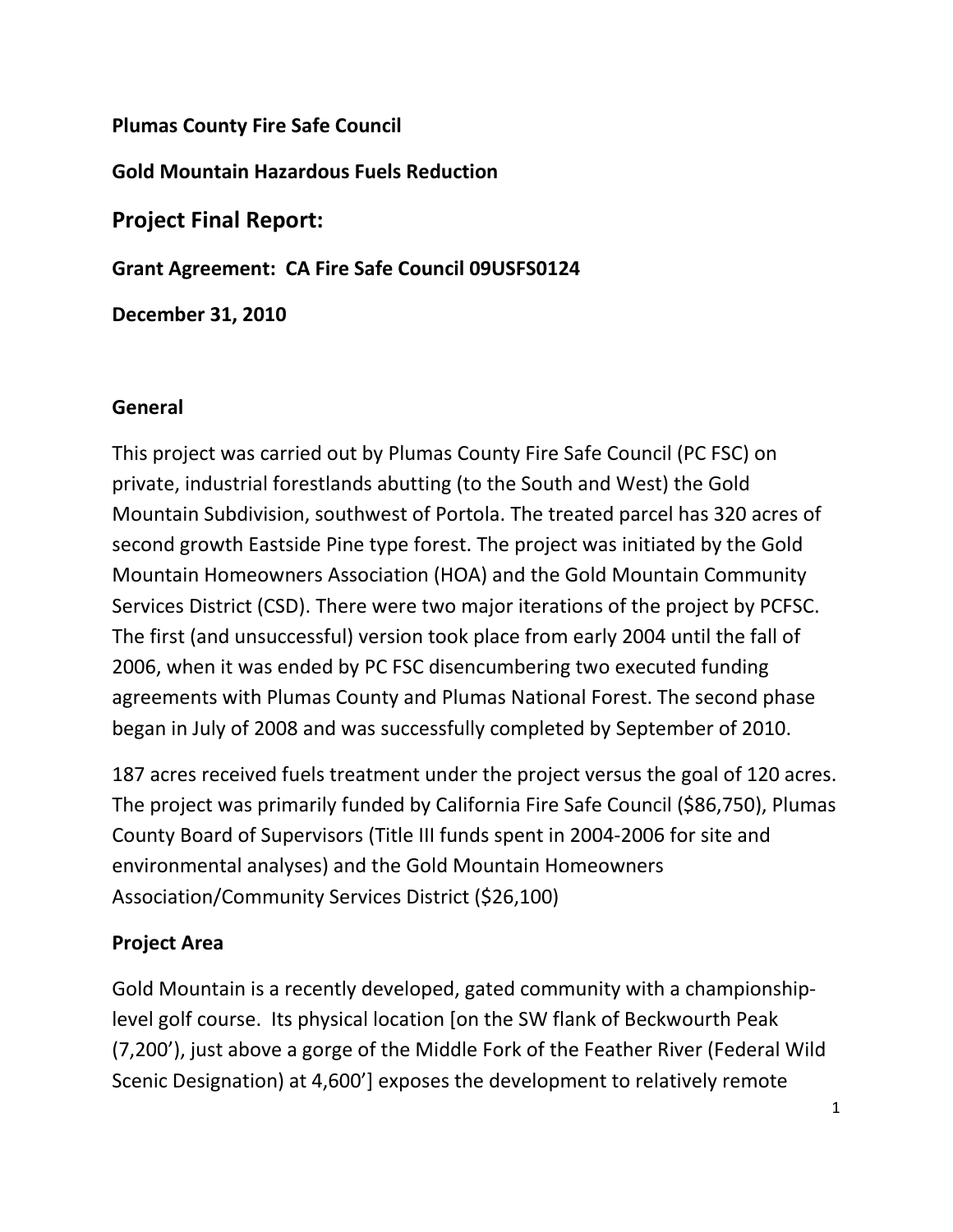wildfire starts, a mainline railroad near the river, the prevailing winds from the southwest as well as the 'chimney effect' found on in many wildfires on uneven terrain.

The Plumas County Hazardous Fuels Assessment and Strategy (PCFSC, 2005) was developed to categorize the relative wildfire dangers in the 50 plus communities in Plumas County. It describes the Gold Mountain area in this manner:

### **Community**: Gold Mountain

### **Dominant Historic Large Fire Behavior by Community:**

Uphill runs for one burning period on southwest slopes, railroad ignitions.

#### **Tactical Considerations:**

Very exposed to large-scale winds. Poor access below community. History of railroad ignitions. Limited ingress/egress, structure protection needs may limit resources available to fight fire's spread.

#### **Fuels Comments/Recommendations:**

High priority for Fuels treatment. Heavy fuels along access road from below. Emphasize projects to south and west of community. South side of the development has steep slopes with thick undergrowth and heavy fuels. Need for thinning and fuels removal this project is now funded. Contiue to work on greenblelts and common areas inside of the community.

#### **Photopoints**

GM 1, GM 2

#### **Fire Behavior**

Extreme Fire Behavior with Active Crowning along southern edge.

## The First Project (a False Start) - Plumas Resource Advisory Committee (RAC) funding (2003-2006)

The severity of the wildfire danger to the Gold Mountain community was recognized early in the planning and project development efforts of Plumas County Fire Safe Council. A solicitation for Registered Professional Foresters (RPF) was held for seven prospective Plumas FSC community level thinning projects in 2003. Local RPF Pete Thill (forester for the landowner [Graeagle Land and Water Co.] adjacent to Gold Mountain) was initially hired in September 2003 by PCFSC and Plumas Corporation, fiscal agent for PC FSC.

Application was made to the Plumas County Board of Supervisors in early 2004 for planning funds at Gold Mountain for the forester and for environmental reviews. That planning funding (from Title III of the federal Secure Rural Schools… Act,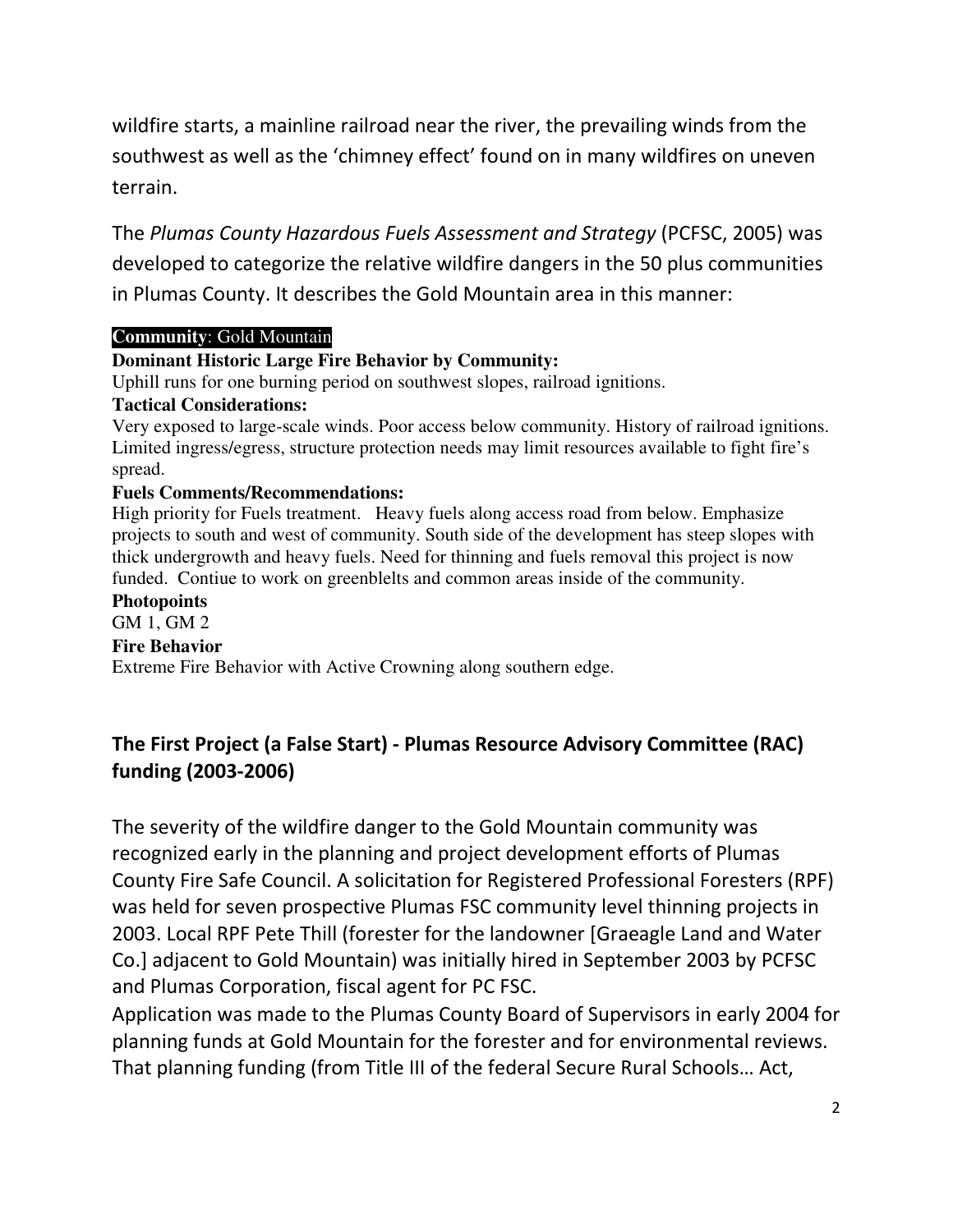2000) was used in 2004- 2006. It led to development of a 6/2/04 application for Hazardous Fuels Reduction funds from the Plumas County Resource Advisory Committee (RAC), seeking Title II funds from the federal Secure Rural Schools… Act, 2000. \$140,000 was approved by the RAC. Although the landowner was formally agreeable to the proposed thinning, at the time, the reality of doing thinning work on private, industrial forestlands caused delays in contracting. The RAC agreement between PC FSC and USDA Forest Service was not executed until 1/2/05.

There were also continuing project-level philosophical and economic issues on the part of the landowner. Fuels reduction efforts by PC FSC have always focused on primarily treating so-called 'ladder' and 'surface' fuels. The surface fuels are mainly brush and dead/downed material and could be treated in different ways (e.g. chipping, masticating [grinding up], hand pile and burning, etc.). The ladder fuels are generally small-medium sized trees which demand more mechanical equipment and generally cost more to carry out. These larger, ladder fuels (and even overstory or 'canopy' fuels) are where revenues are generated for small logs sales to lumber mills or the tree material is reduced to chips on-site and then trucked to generate power at the area's electrical generators. Ladder trees, rather than canopy trees are a focus of Hazardous Fuel Reduction efforts.

Industrial forest landowners must comply with all environmental laws and permits. They, in any particular harvest scheme, must focus both on the current costs versus revenues but also plan for what trees will be available for harvest in approximately 20-40 years when the particular forest stand will regrow enough to be re-entered for commercial purposes. Ladder fuels are thus a strong component of prospective future income for a forest landowner. Canopy trees (particularly dead, diseased or 'forked' trees) are usually where revenues are generated in the forest management business.

The agreed-upon harvest scheme for the RAC project was intended to have two distinct phases and permits. First, the landowner would carry out a biomass 'thin from below' prescription on 192 acres (versus their usual maximum growth and yield system) in which they would pay for logging costs and receive revenues under a 'Timber Harvest Plan' permit. That first phase, while meeting state laws on remaining surface and ladder fuels (including some logging 'slash' left on-site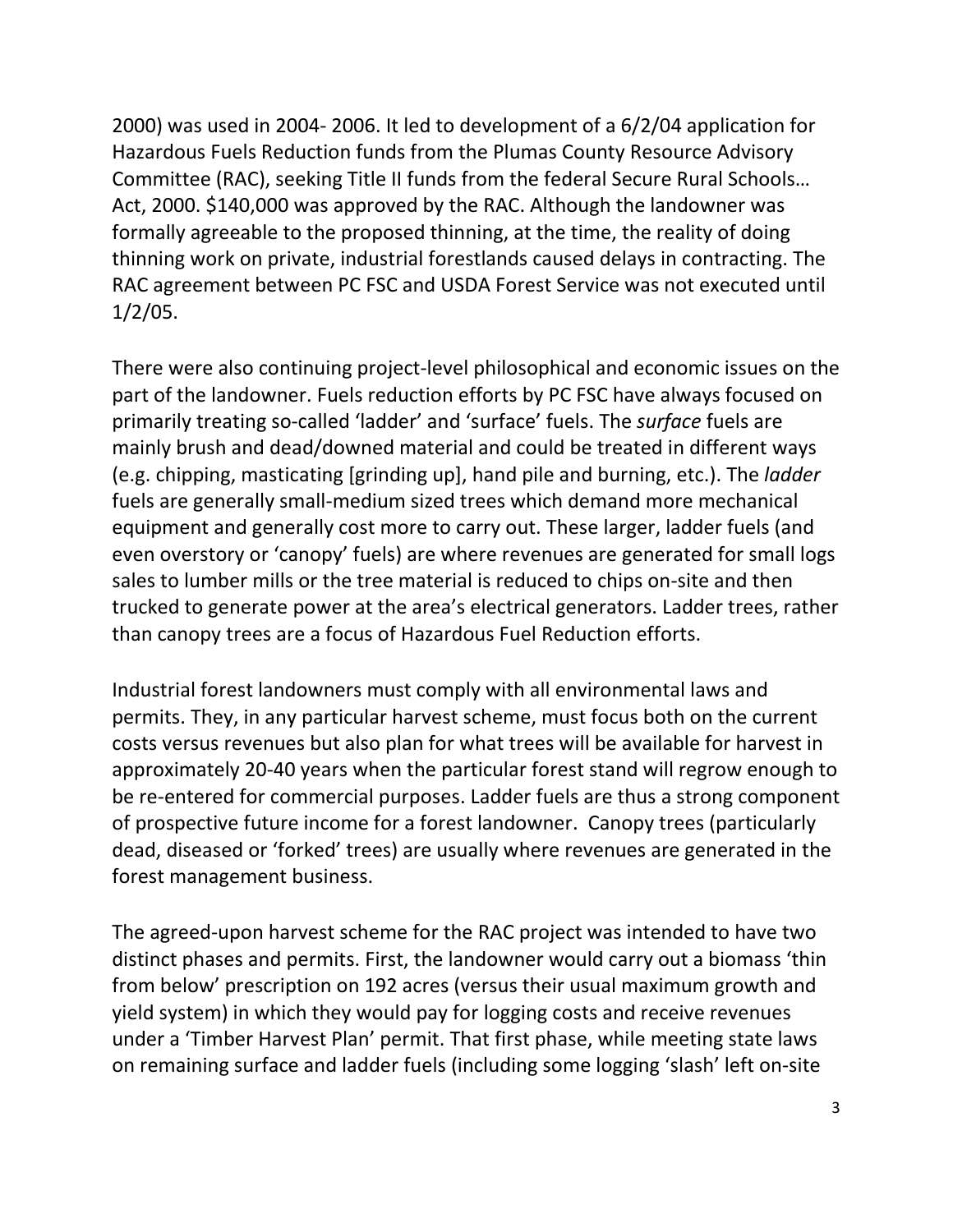[through a 'lop and scatter' technique]) would not be expected to meet the more rigorous PCFSC standards for wildfire resiliency (e.g. 2-4 foot expected flamelength in normal wildfire conditions). Phase 2 was to be paid for by the RAC grant and was intended to (only) masticate or chip up the surface or very small ladder fuels on all 320 acres, including the previously 'biomassed' acres. This phase was to be paid for by the RAC grant, with matching funds from the Gold Mtn. Home Owners Association and Community Services District. This scenario did not work out. Market conditions were then somewhat depressed so projected revenues were lessened. The landowner ultimately believed they would be inappropriately constraining their future revenues through the agreed-upon 'thin from below' treatment.

The landowner sent a letter to PCFSC in 8/06 ending their involvement in this version of the project. PCFSC sent a letter to the USFS (Plumas NF) in 9/06 disencumbering the RAC funds (\$140,000) and subsequently to the Board of Supervisors, disencumbering the remaining Title III planning funds (\$7,000 remaining from \$15,000 initially approved in 2004).

The main project proponents (PCFSC, the HOA and the CSD) continued to discuss with the landowner possible new scenarios to accomplish the fuels reduction work in 2006-2008.

### The More Successful Approach- CA Fire Safe Council Funding (2008-2010)

The proponents and landowner continued to discuss the issues during 2006- 2008. The concept of trying to split the project into different components and their different permits (e.g. revenue producing logging in addition to needed surface/ladder treatments) became more and more focused in 2007. A grant proposal was submitted in 2/08 and a contract executed on 10/13/08 with CA Fire Safe Council .This called for a different scenario, whereby the landowner would secure a (revenue producing) Harvest Plan for certain acres, approximately \$25,000 in matching funds from the HOA and CSD would then help chip and haul the resultant surface fuels to the electric generator in the first phase. A second phase would use a much smaller amount of grant funds (\$ 86,750 versus the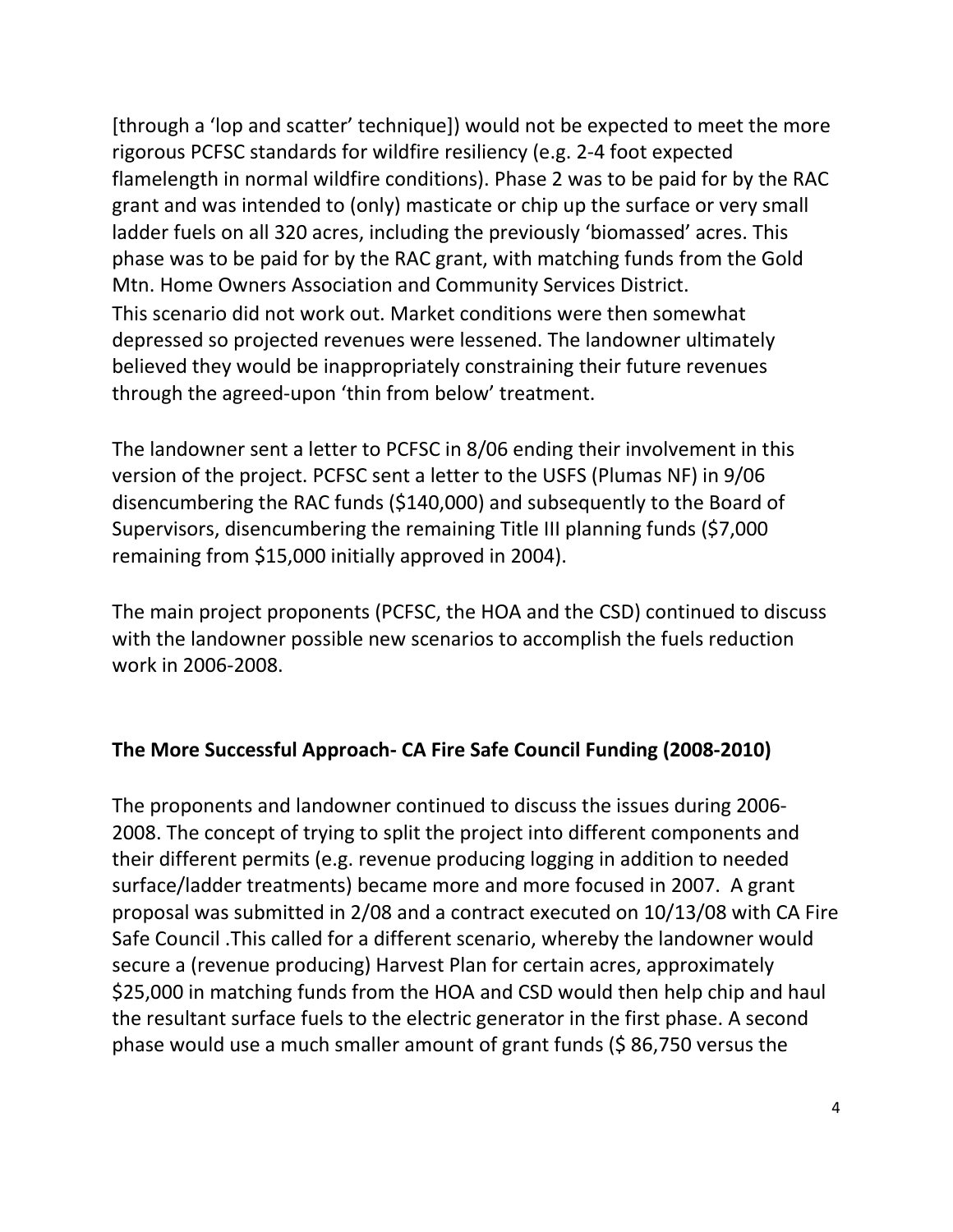previous RAC grant of \$ 140,000) to masticate a goal of 120 acres, removing surface and ladder fuels.

The project progressed as follows:

The landowner, PCFSC and the RPF secured a Forest Fire Prevention Exemption (a lower level of permitting within specified [and smaller] tree size constraints) on 8/6/08 from Ca Department of Forestry. This met the State (California Environmental Quality Act-CEQA) environmental standards. Actual field activity began soon thereafter, subsequent to the CA FSC grant approval.

Meanwhile CA FSC was working, during the summer of 2008, with their federal environmental analyses support group to review the project for compliance with the National Historic Preservation Act, the Migratory Bird Treaty Act, and the federal Endangered Species Act. These analyses were completed between 8/08 and 10/08, and final clearance to proceed was received from the CA FSC in November, 2008.

Field activity was carried out from early August into December of 2008 by the landowner. The HOA and CSD provided \$42,750 to the landowner to haul chips to the electric generator in nearby Loyalton during this period. The only match 'counted' was that expensed by the local entities for activities after the CAFSC grant execution and NEPA analyses. These funds supplied most of the \$29,000 cash match promised by PCFSC, the CSD and HOA to CA FSC. \$26,100 was counted as match for expenses after the environmental analyses were completed.

All this field activity was completed by the landowner and resulted in 63 acres thinned by the end of 2008, with no CA FSC grant funds yet expended for fuels treatments but with significant matching funds expended for hauling chips.

The RPF and Plumas FSC then began developing bid offers for loggers, called a 'Prospectus'. The treatments mandated were all in the form of 'mastication', using different machines depending upon the forest stand conditions and topography. The initial objective in 2009 was to complete the 120 acre goal in the grant agreement, so the first 'Prospectus' was for 59 acres to augment the 63 acres completed in the previous fall. Since bidding was taking place during the early recession, there were numerous bidders and competitive prices throughout 2009 and 2010.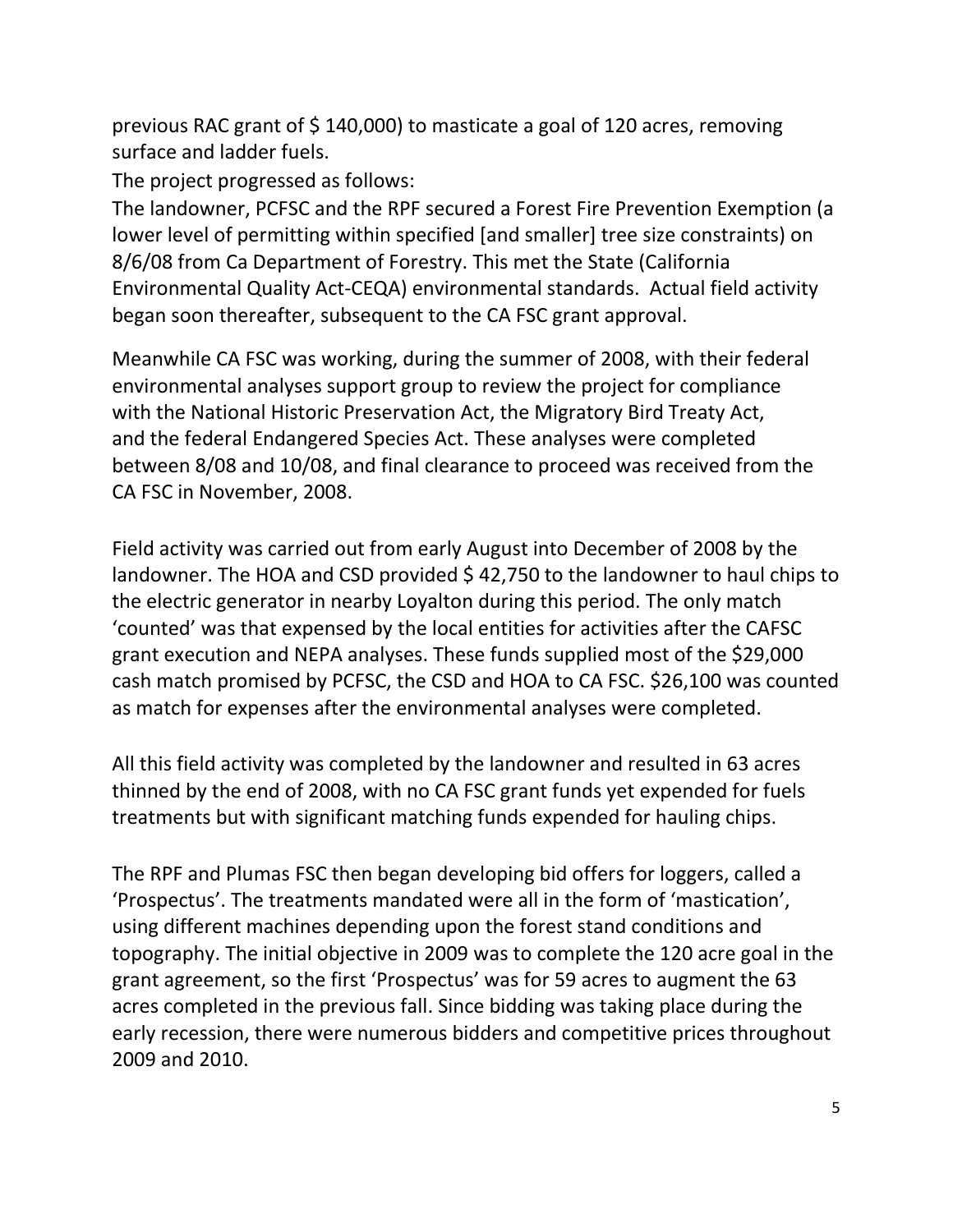The Hazardous Fuels Reduction for the overall CA FSC project followed this sequence (following the 63 acres accomplished by the landowner and the HOA/CSD in 2008):

## Gold Mountain (South) Mastication

| <b>Prospectus</b> | # Acres in        | #              | #              | <b>Contract</b> | <b>Contractors/Amounts</b> |
|-------------------|-------------------|----------------|----------------|-----------------|----------------------------|
| <b>Date</b>       | <b>Prospectus</b> | bids           | <b>Awarded</b> | <b>Date</b>     |                            |
|                   |                   |                | <b>Acres</b>   |                 |                            |
| 4/23/09           | 59                |                | 31             | 6/30/09         | Winningham/\$16,027        |
|                   |                   |                | 28             | 6/9/09          | High Sierra/\$12,320       |
| 8/1/09            | 50                | $\overline{4}$ | 50             | 10/27/09        | Firestorm/ \$26,000        |
| 3/9/10            | 15                | 3              | 15             | 5/14/10         | Winningham/\$8,145         |
| <b>Total</b>      |                   |                | 124            |                 | \$62,492                   |

### Permitting

The primary permit for the mastication work was issued by Cal Fire under their "Forest Fire prevention Exemption" (# 2-08EX-690-PLU). Local CDF foresters reviewed the projects as they evolved and approved their implementation.

### Financial

CAFSC provided PCFSC with grant funds of \$86,750 (National Fire Plan). Total expenditures attributable to the project are at \$115,387.36. Matching funds were planned for \$28,917 and actually were at \$ 28, 637.36